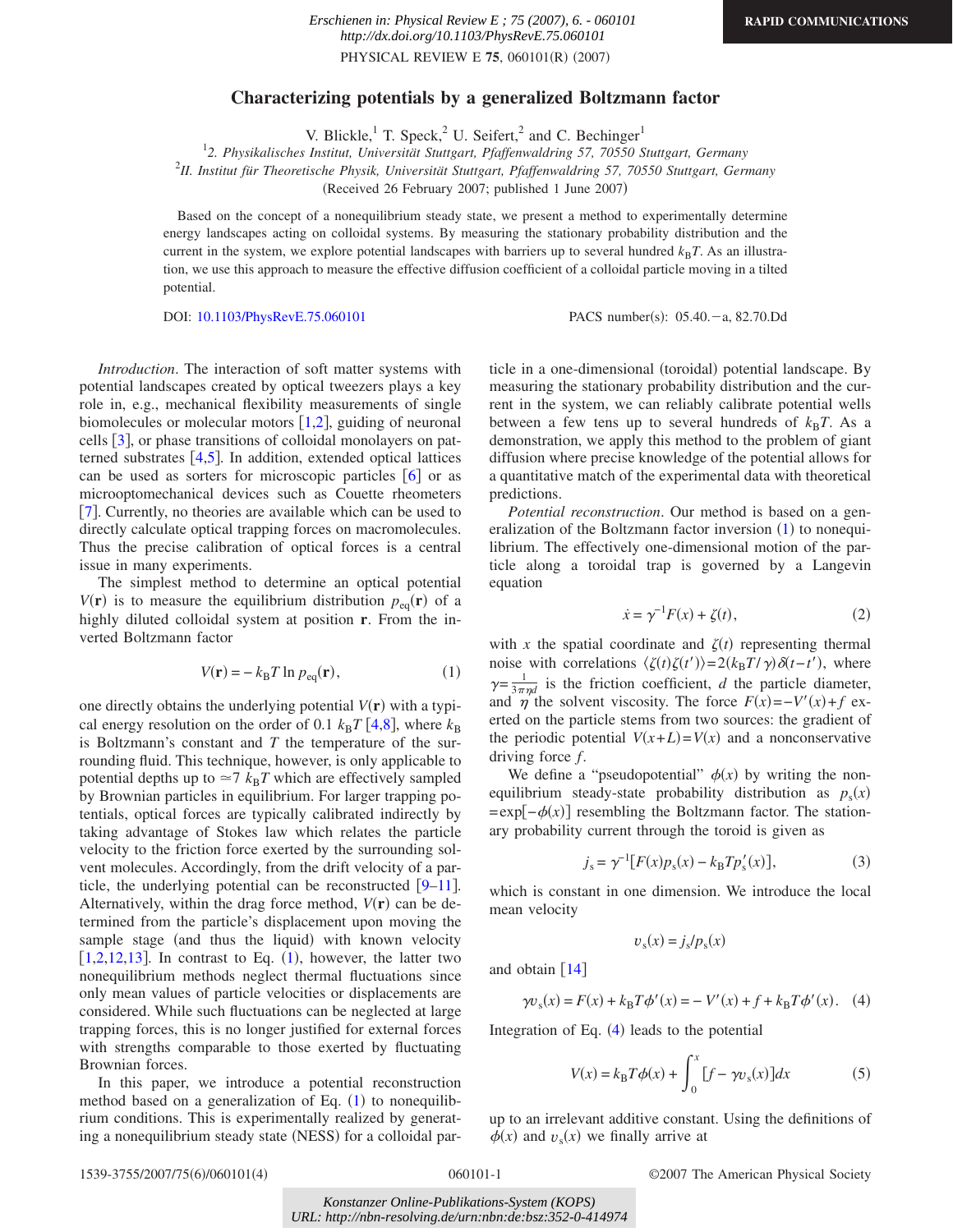$$
V(x) = -k_{\rm B}T \ln p_{\rm s}(x) + fx - \gamma j_{\rm s} \int_0^x p_{\rm s}^{-1}(x) dx.
$$
 (6)

<span id="page-1-0"></span>Hence, the stationary probability  $p_s(x)$  and the local mean velocity  $v_s(x)$  determine the potential  $V(x)$ . The driving force *f* can be determined by setting  $x = L$  in Eq. ([5](#page-0-2)) and using the periodicity of the potentials  $V(x)$  and  $\phi(x)$  as

$$
f = \frac{\gamma}{L} \int_0^L v_s(x) dx.
$$
 (7)

<span id="page-1-2"></span>In thermal equilibrium both  $j_s$  and  $f$  vanish and Eq. ([6](#page-1-0)) re-duces to the inverted Boltzmann factor, Eq. ([1](#page-0-0)). Therefore, Eq. ([6](#page-1-0)) can be understood as an extension of the Boltzmann factor to nonequilibrium stationary states.

*Experiment*. For an experiment exploiting Eq. ([6](#page-1-0)), we use a scanning optical tweezers setup as described in detail else-where [[15](#page-3-13)]. A laser beam ( $\lambda \approx 532$  nm) is deflected on a pair of galvanometric mirrors and focused with a  $100\times$ , numerical aperture  $(NA)=1.3$  oil immersion objective from below onto a silica bead immersed in water diameter *d*  $\approx$  1.85  $\mu$ m). Upon periodic modulation of the angular mirror positions we obtain a three-dimensional toroidal laser trap with a torus radius of  $R \approx 3.95 \mu m$ . At our driving frequencies  $\nu$ <sub>T</sub>  $\approx$  100 Hz, the particle cannot directly follow the rotating laser trap. Instead, every time the particle is passed by the laser tweezers, it experiences a minute kick along the rotation direction whose strength depends on the laser intensity  $I_0$  [[11](#page-3-9)]. Because the particle trajectory is monitored with video microscopy at a sampling rate of 20 Hz, single kicking events are not resolved and the driving force *f* along the angular direction can be considered as constant  $[15]$  $[15]$  $[15]$ . In addition, the intensity of the laser is weakly modulated along the toroidal trap. This is achieved with an electro-optical modulator (EOM) being controlled by a function generator which is synchronized with the scanning motion of the mirrors. This intensity modulation  $I_m(x)$  leads to a periodic potential  $V(x)$  with x the arclength coordinate along the circumference of the torus. It has been demonstrated that the resulting optical forces of such an intensity-modulated scanned laser tweezers exerted on a colloidal particle correspond to those of a tilted periodic potential  $\lceil 15 \rceil$  $\lceil 15 \rceil$  $\lceil 15 \rceil$ .

To experimentally demonstrate that  $V(x)$  can be obtained under nonequilibrium steady-state conditions, the intensity of the scanned laser tweezer along the toroidal trap was varied according to

$$
I(x) = I_0 + I_m \sin\left(n\frac{2\pi x}{L}\right) \quad (n = 4).
$$
 (8)

<span id="page-1-3"></span>Figure [1](#page-1-1) shows the steady-state probability distribution  $p_s(x)$ as obtained from the particle trajectory and the corresponding pseudopotential  $\phi(x)$  for  $I_0 = 44$  mW and  $I_m = 10$  mW. Together with the driving force  $f = 34$   $k_B T / \mu$ m as determined from the measured local mean velocity  $v_s(x)$  [cf. Eq. ([7](#page-1-2))], we finally arrive at the potential  $V(x)$  which is also plotted in Fig. [1](#page-1-1) as a dotted line. Clearly, under NESS conditions the minima and maxima of  $\phi(x)$  and  $V(x)$  do not coincide. In addition,  $\phi(x)$  varies in a less pronounced way than  $V(x)$ 

<span id="page-1-1"></span>

FIG. 1. (Color online) Stationary probability distribution  $p_s(x)$ (black bars) and the pseudopotential  $\phi(x)$  (dashed line), measured at a driving force of  $34 \frac{k_B T}{\mu m}$ , pointing along the negative *x* direction. The potential  $V(x)$  (dotted line) is determined according to Eq. ([6](#page-1-0)). Note that  $\phi(x)$  is multiplied by a factor of 10 and shifted vertically to enhance visualization.

because  $p_s(x)$  is broader than it would be in equilibrium. On top of the intensity modulation according to Eq.  $(8)$  $(8)$  $(8)$  we observe a constant, small variation of the potential with  $2\pi$ periodicity caused by minute optical distortions in our setup. Since we are interested only in the local shape of the potential, in the following we only consider potentials where  $V(x)$ is averaged over the four externally applied periods. The averaged potential, which is plotted as solid circles in Fig. [2,](#page-1-4) is in excellent agreement with a sinusoidal fit to

$$
V(x) = \frac{V_0}{2} \sin\left(4\frac{2\pi x}{L}\right),\tag{9}
$$

<span id="page-1-5"></span>as theoretically expected for the optical potential in the case of sinusoidal intensity variations  $[16]$  $[16]$  $[16]$ .

<span id="page-1-4"></span>

FIG. 2. (Color online) Averaged potential (solid points). The gray curve is a fit of Eq. ([9](#page-1-5)) to the averaged potential. Inset: averaged potentials obtained for driving forces  $f$  (=34, 43, 57, and 73  $k_B T/\mu$ m).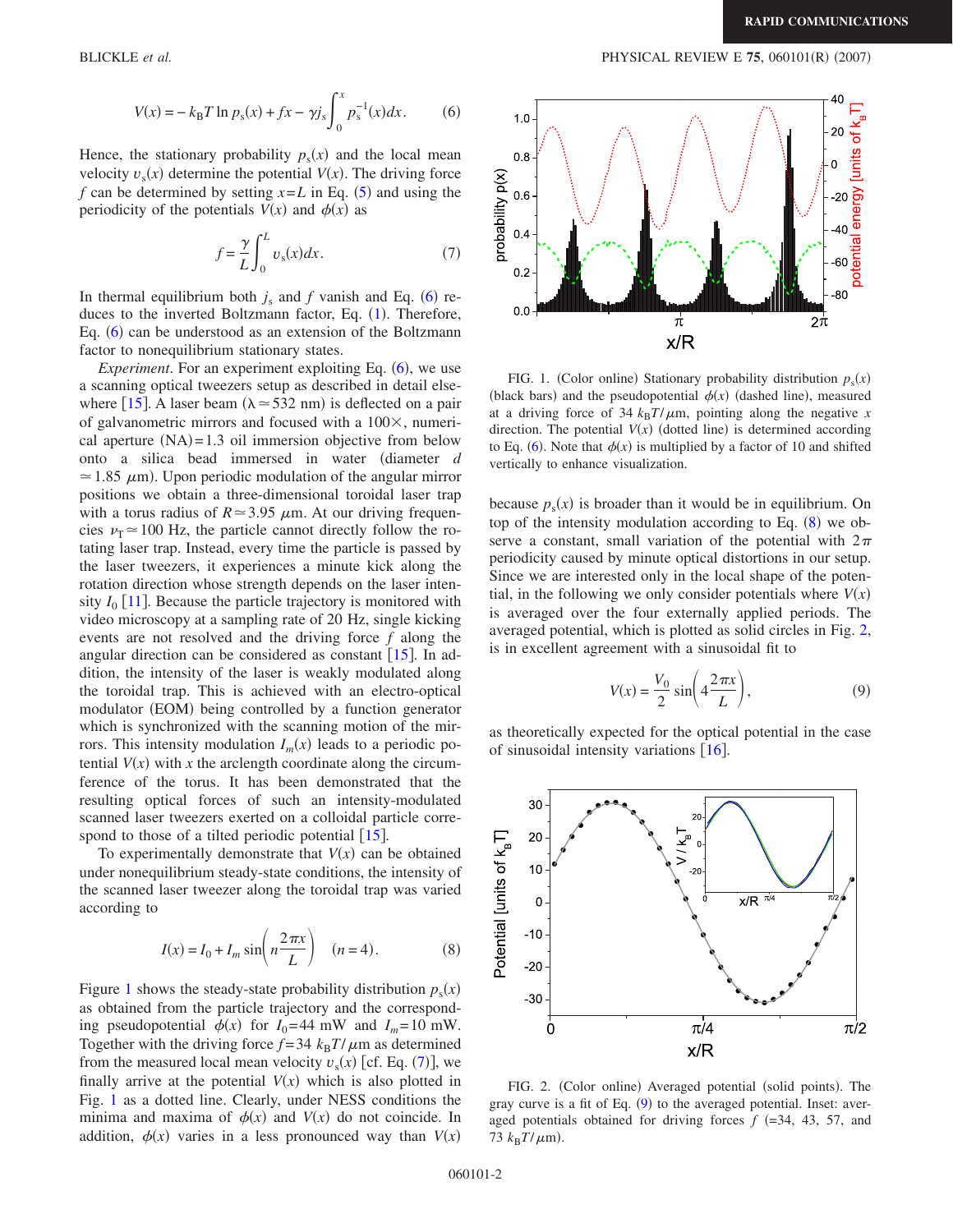<span id="page-2-0"></span>

FIG. 3. (Color online) Potential depth  $V_0$  as a function of the modulation amplitude *Im*. The different symbols correspond to data acquired at different driving forces ( $\blacksquare$ , 43  $k_B T/\mu$ m;  $\blacktriangle$ , 57  $k_B T/\mu$ m; and **V**, 73  $k_B T/\mu$ m)

To demonstrate the robustness of our approach in characterizing equilibrium potentials under NESS conditions, we systematically varied the driving force *f* = 34, 43, 57, and 73  $k_B T / \mu$ m while keeping  $V(x)$  unchanged. Experimentally, this is achieved by changing  $I_0$  with all other parameters in Eq. ([8](#page-1-3)) fixed. The measured potentials plotted in the inset of Fig. [2](#page-1-4) clearly fall on top of each other and thus demonstrate that the measured  $V(x)$  is independent of  $f$ .

Similarly, the potential amplitude  $V_0$  can be changed by variation of  $I_m$ . Figure [3](#page-2-0) shows the potential depth as a function of  $I_m$ , measured at different driving forces  $f$  (marked by different symbols). As expected, we find a linear dependence between  $V_0$  and  $I_m$  independent of f. This shows that reconstruction of equilibrium potentials can be reliably performed for a wide range of driving forces. For practical purposes, however, the driving force should not exceed a certain range where the lower limit is reached when the particle only rarely surmounts adjacent potential barriers and thus cannot sample the entire landscape. For very large *f*, the probability distribution becomes rather flat and very long sampling times are required to accurately measure  $V(x)$ .

*Diffusion in tilted periodic potentials*. Having demonstrated the validity of our approach to reconstruct equilibrium potentials under NESS conditions, in the following we will exemplarily apply this method to the problem of giant diffusion. It has been shown theoretically  $[17]$  $[17]$  $[17]$  and experimentally  $[18,19]$  $[18,19]$  $[18,19]$  $[18,19]$  that the effective diffusion coefficient  $D_{\text{eff}}$ of a Brownian particle moving in a tilted periodic potential  $U(x) = V(x) + fx$  exhibits a pronounced maximum as a function of the driving force *f*. Until now experiments were not able to quantitatively match the theoretical predictions. With the ability to characterize the underlying potential landscape in detail, we can quantitatively test the theoretical behavior of  $D_{\text{eff}}$ .

The effective diffusion coefficient is easily obtained from the particle trajectory according to

<span id="page-2-1"></span>

FIG. 4. (Color online) Normalized diffusion coefficient  $D_{\text{eff}}/D_0$ vs external driving force. The data were obtained for potential depths  $V_0$  of 10.3  $k_B T$  ( $\blacktriangleright$ ) and 14.4  $k_B T$  ( $\blacksquare$ ). Inset: the function *D*(*t*) in Eq. ([10](#page-2-2)) versus time *t* ( $f \approx 6.6$  kT/ $\mu$ m,  $V_0 \approx 10.3$   $k_B T$ ). After 15 s the long-time limit is reached. The remaining small oscillations define the error in determining *D*eff.

$$
D_{\text{eff}} = \lim_{t \to \infty} D(t), \quad D(t) = \frac{\langle x(t)^2 \rangle - \langle x(t) \rangle^2}{2t}.
$$
 (10)

<span id="page-2-2"></span>This expression takes into account both the thermal diffusion and the drift motion evoked by the tilt of the potential. It is therefore applicable to both equilibrium and nonequilibrium conditions. Depending on the strength of the driving force, three regimes can be distinguished: (i) At small  $f$ , the particle is largely confined to the potential  $V(x)$ . Thus  $D_{\text{eff}} < D_0$ , where  $D_0$ , is the diffusion coefficient of a free particle. (ii) Around a critical force  $f_c$ , where the local minima in the tilted potential vanish, a considerable enhancement of the thermal diffusion occurs—i.e.,  $D_{\text{eff}} > D_0$  [[17](#page-3-15)]. (iii) In the limit of very large  $f$  the potential becomes irrelevant and  $D_{\text{eff}}$ eventually approaches  $D_0$ .

Our results are shown in Fig. [4,](#page-2-1) where we have chosen the same sinusoidal potential as above [see Eq.  $(9)$  $(9)$  $(9)$ ] with typical amplitudes between 10  $k_B T$  and [20](#page-3-18)  $k_B T$  [20]. Since the infinite time limit required to calculate  $D_{\text{eff}}$  cannot be realized in experiments, we first plotted the right-hand side of Eq.  $(10)$  $(10)$  $(10)$ as a function of time to determine when this expression saturates. The inset of Fig. [4](#page-2-1) shows the result obtained for *f*  $\approx$  6.6 kT/ $\mu$ m and  $V_0 \approx$  10.3  $k_B T$ . After an initial peak, the curve converges to the corresponding long-time value. A closer inspection reveals two damped oscillations whose periods are easily explained: The short oscillation time  $\tau_1$  $\approx$  1.7 s corresponds to the mean residence time of the particle within one minimum while the other oscillation with  $\tau_2 \approx 6.6$  s  $\approx 4\tau_1$  equals the mean revolution time of the particle along the torus. After about  $t \ge 15$  s, both oscillations have essentially decayed to the long-time value corresponding to  $D_{\text{eff}}$ .

Figure [4](#page-2-1) shows the normalized effective diffusion coefficients for potential depths of 10.3  $k_B T$  and 14.4  $k_B T$ . Both curves show a peak clearly indicating the enhancement of thermal diffusion in tilted periodic potentials. With increasing potential strength we observe a shift of the  $D_{\text{eff}}(f)$  curve